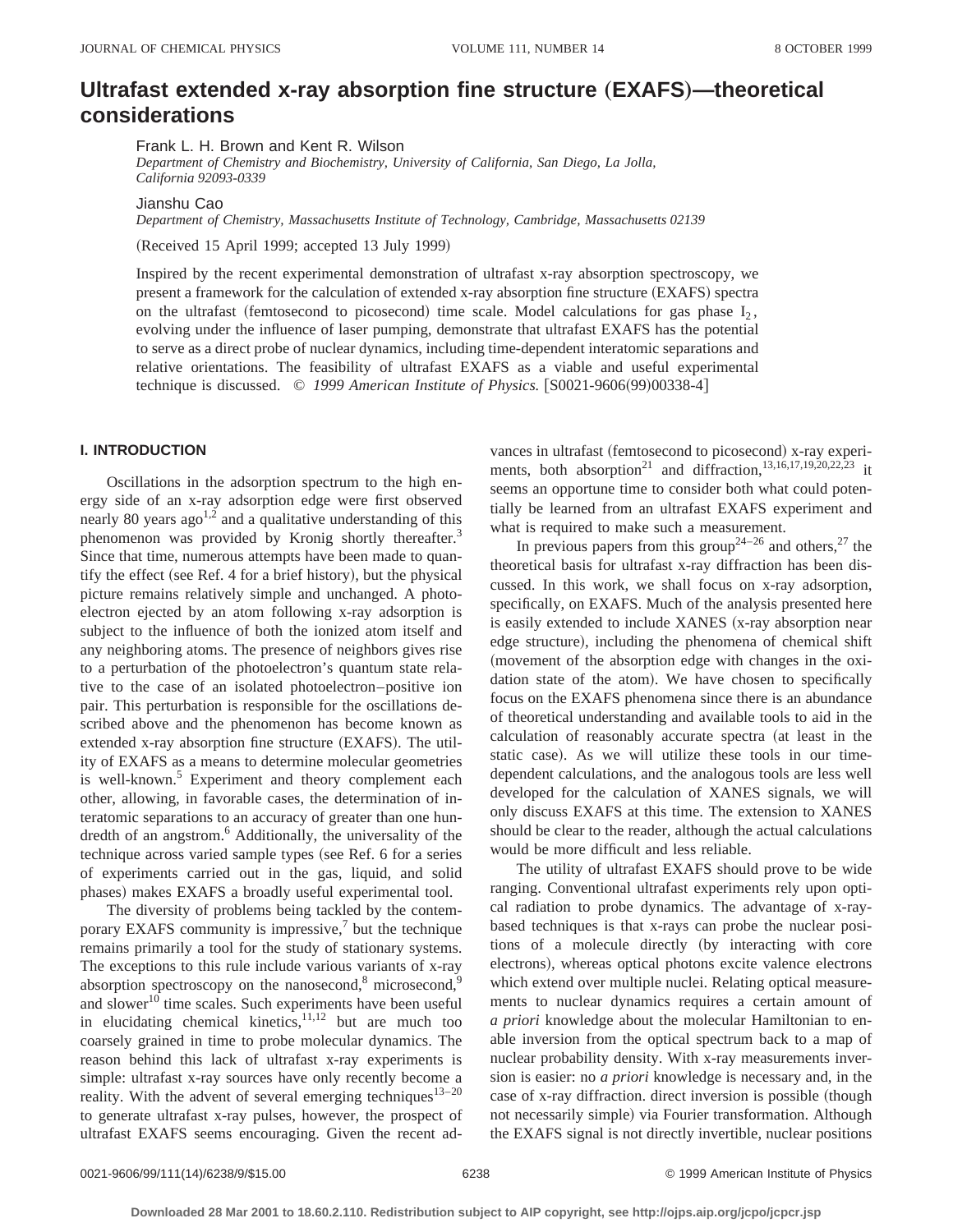may be ascertained by fitting calculated spectra to the experimental spectrum using the nuclear positions as fit parameters. Despite the inconvenience associated with nondirect inversion. EXAFS is an appealing technique because it probes locally—the signal will incorporate effects from a few coordination shells around the adsorbing atom, but not long-range interactions. This locality makes EXAFS particularly appealing for the study of systems in disordered condensed phases (e.g., liquids). Chemical reaction dynamics, solid-state dynamics, and protein dynamics are all potential candidates for study by ultrafast EXAFS. For example, the iron atoms in myoglobin provide suitable subjects for the absorption of x-ray radiation. Portions of the protein proximal to the iron atom will reorient when oxygen, carbon monoxide, or other ligands form complexes with or detach from the protein. This movement will translate into modulation of the EXAFS signal. One can imagine ''seeing'' how myoglobin adapts to carry oxygen as the process takes place! Although nanosecond scale diffraction experiments in this vein have been carried out in crystals, $^{23}$  the locality of the EXAFS phenomena could potentially allow for the study of such reactions in the more biologically relevant, aqueous state. The idea of performing temporally resolved EXAFS measurements on myoglobin extends back to at least the middle 1980s.<sup>10</sup> Only now is the technology emerging to carry out such studies over the range of time scales relevant to protein dynamics.

For the purpose of concreteness, we include in this paper a model calculation for the EXAFS signal of gaseous  $I_2$ pumped, by an ultrafast light pulse, to an excited electronic state. The coherent quantum dynamics induced by this transition are observed to temporally modulate the EXAFS signal. Although gas phase  $I_2$  is a far cry from a solvated protein, we believe the underlying physics associated with the EXAFS measurement to be identical for these two systems and, indeed, for any dynamic molecular or condensed phase system. The present work may thus be regarded as a computational proof of principle for the technique of ultrafast EXAFS.

The organization of this paper is as follows. Section II presents a simple means of obtaining the time-dependent EXAFS signal by suitably averaging the usual EXAFS formulas. Details of the derivation needed to arrive at this simple result may be found in the Appendix, which is available electronically. $^{28}$  In Sec. III this formalism is used to compute the EXAFS signal for gaseous  $I_2$  under the influence of a molecular " $\pi$ " pulse.<sup>29</sup> This particular example has been chosen both for computational ease and to make contact with previous work on ultrafast x-ray diffraction.<sup>26</sup> In Secs. IV and V we discuss these results and conclude, respectively.

#### **II. PRELIMINARIES**

Our goal for this section is to extend the usual EXAFS function,  $\chi(k)$  (the absorption cross section normalized to the (atom-like) background with energy measured in terms of the photoelectron wave vector, *k*, ejected in the absorption process), to a time-dependent quantity  $\chi(k,t)$  with temporal variation resulting from the electronic and nuclear dynamics of the system. Before proceeding, we note that  $\chi(k)$  $\equiv \chi(k,t)$  whenever one is dealing with a sample at equilibrium. This equivalence reflects the fact that EXAFS is an ensemble measurement and that, at equilibrium, any temporal variation in one particular absorber will be observed at a later time in another member of the ensemble. In other words, the EXAFS signal from one individual molecule would in fact show time dependence (assuming a fast enough experiment), but when averaged over the ensemble the spectra become stationary. Such averaging is the physical reason behind the Debye–Waller factors<sup>5</sup> which appear in a conventional treatment. Our discussion rests upon the ability to create a nonequilibrium experimental condition such that the entire ensemble (or some significant portion thereof) is acting in unison. Possibilities for achieving such conditions will be discussed in Secs. III and IV. The following formulas assume such experimental conditions exist.

We now present a brief intuitive justification for the formulas needed in our numerical analysis. Although our final expression turns out to be just what one would naively guess, we stress that this result embodies a number of approximations which will not necessarily hold true in all experimental conditions. A more detailed derivation of our equations, with an emphasis on where approximations have been invoked, may be found in the Appendix.<sup>28</sup>

The x-ray absorption cross section for fixed nuclear coordinates **R** is given by

$$
\sigma_{\alpha}(\omega, \mathbf{R}) = 4 \pi^2 \alpha \omega |\langle \varphi_f | \hat{\mathbf{e}} \cdot \hat{\mathbf{r}} | \varphi_c \rangle|^2 n(\omega), \tag{1}
$$

where  $\alpha$  is the fine structure constant,  $\omega$  is the x-ray frequency,  $\varphi_f(\mathbf{r}; \mathbf{R})$  and  $\varphi_c(\mathbf{r}; \mathbf{R})$  are the wave functions (following and prior to x-ray absorption, respectively) for the electron which absorbs the x-ray in the one electron approximation,<sup>5</sup>  $\hat{\mathbf{e}}$  is the polarization vector for the x-ray **E**-field, and  $n(\omega)$  is the density of photoelectron states at energy  $\hbar \omega$  above the energy of  $\varphi_c(\mathbf{r};\mathbf{R})$ . Conventionally, it is the normalized cross section,

$$
\chi(k, \mathbf{R}) = \frac{\sigma(\omega) - \sigma_0(\omega)}{\sigma_0(\omega)},
$$
\n(2)

which is considered in the EXAFS literature. Here, the frequency  $\omega$  is abandoned in favor of the ejected photoelectron wave vector  $k = [2m_e(\hbar \omega - E_0)/\hbar^2]^{1/2}$  defined in terms of the electronic mass,  $m_e$ , and  $E_0$ , the energy of the edge of the absorption spectra. The "atomic" cross section,  $\sigma_0$ , is the cross section for a hypothetical experiment without scattering by neighboring atoms.

We claim (see the Appendix<sup>28</sup> for details) that the timedependent generalization of Eq.  $(2)$  is

$$
\chi(k,t) = \frac{\sum_{i} \int d\tau \mathcal{N}(k,\tau-t) \langle \zeta_i(\tau,\mathbf{R}) | \chi(k,\mathbf{R}) | \zeta_i(\tau,\mathbf{R}) \rangle}{\int d\tau \mathcal{N}(k,\tau-t)},
$$
\n(3)

where we must now average Eq.  $(2)$  over the Born– Oppenheimer nuclear wave functions  $\zeta_i(\tau, \mathbf{R})$  for the occupied valence electronic configurations, *i*. Additional averaging over the intensity profile of the measuring pulse,  $N(k, \tau-t)$ , and a sum over the occupied valence electronic states are also required. This equation reflects the fact that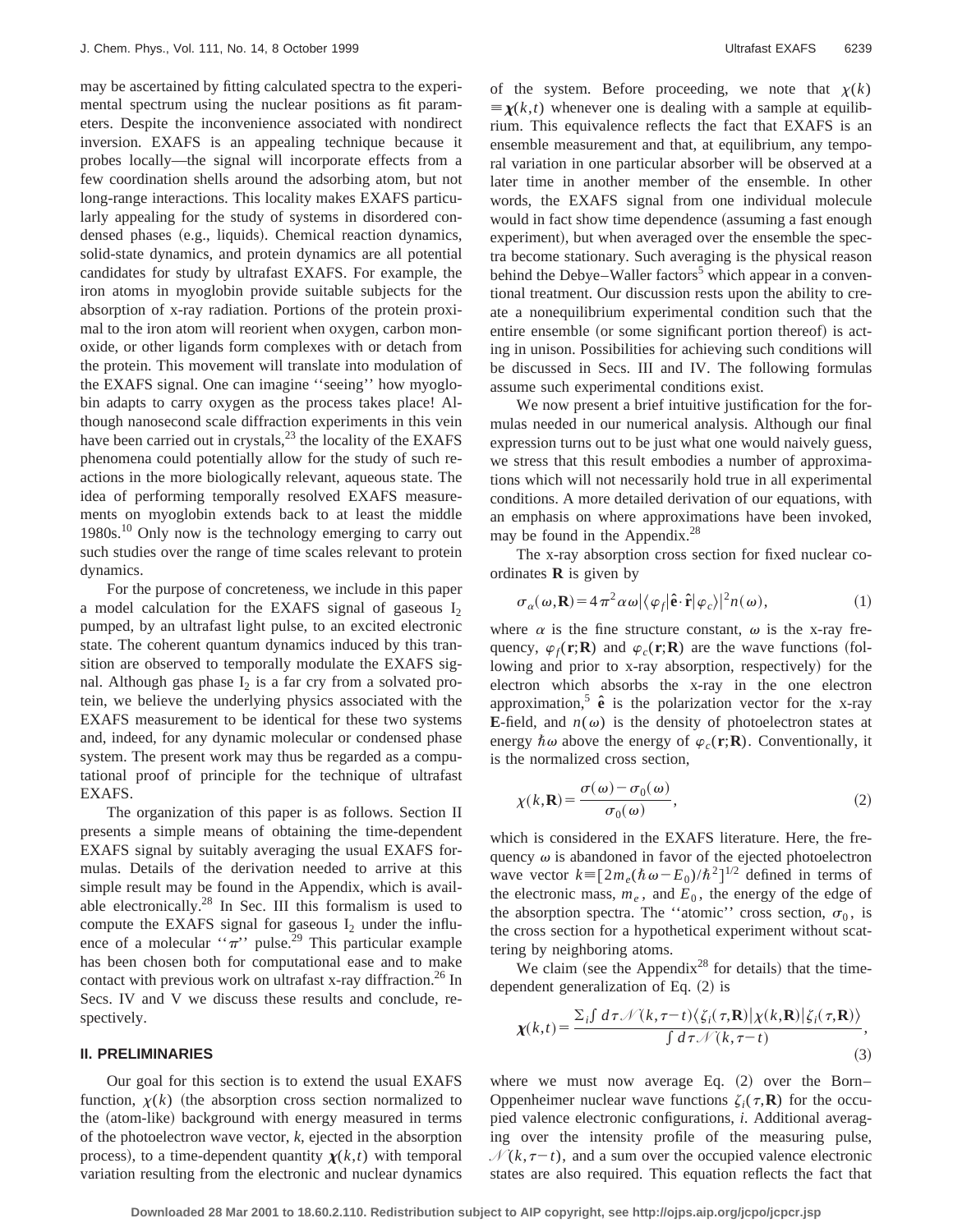the EXAFS phenomenon occurs much faster than molecular motion. Since we expect the absorption of each x-ray photon to depend only upon the instantaneous configuration of the molecule, Eq.  $(3)$  makes perfect sense. The averaging we need to perform just reflects the nuclear distribution over the course of an observation. Equation  $(3)$  will serve as the basis for the following numerical study and we note that the availability of packages to calculate  $\chi(k,\mathbf{R})^{30,31}$  makes evaluation of Eq. (3) relatively straightforward.

Although Eq.  $(3)$  is "obviously" the correct generalization of Eq.  $(2)$ , we emphasize that it is only valid under a set of approximations outlined in the Appendix.28 We have, for example, completely neglected cross terms between different electronic states in Eq.  $(3)$  which would lead to quantum beats in the EXAFS signal. This particular approximation amounts to assuming no correlation between core and valence electrons and may not be a valid assumption for many systems. The phenomenon of quantum beats has been predicted for x-ray diffraction<sup>26</sup> and could similarly manifest itself in EXAFS despite the fact that Eq.  $(3)$  precludes such behavior. Caution must be exercised in the application of the intuitive results presented above and we encourage the interested reader to refer to the Appendix<sup>28</sup> for a detailed derivation of Eq.  $(3)$ . There, we point out where approximations have been invoked so as to allow for generalization of Eq. ~3! when experimental results dictate that we consider a more complicated model.

#### **III. NUMERICAL EXAMPLE**

Earlier, we discussed the need for nonequilibrium conditions in order to observe temporal fluctuations in  $\chi(k,t)$ . Femtosecond optical pulses can initiate such dynamics. As a specific example, we shall consider the time-dependent EXAFS signal for gaseous  $I_2$  subject to a molecular " $\pi$ " pulse.<sup>29,32</sup> The molecular " $\pi$ " pulse excites I<sub>2</sub> from its ground electronic state to an excited electronic state with 99% efficiency, hence the name " $\pi$ " pulse in analogy to the  $\pi$  pulse which inverts population in a two-level system.<sup>33</sup> Excitation to the excited surface initiates coherent motion of the nuclei which can be followed by EXAFS. The hypothetical experiment which we propose is schematically diagramed in Fig. 1. As the (optical) " $\pi$ " pulse excites the molecule. x-ray pulses are fired at the sample to probe the nuclear evolution. As this simple model clearly demonstrates, ultrafast temporal variation in EXAFS can be significant for coherent nuclear dynamics.

Our modeling of the  $I_2$  molecule in the presence of optical excitation, and specifically " $\pi$ " pulse excitation, has been described elsewhere<sup>29,32,34</sup> and we shall limit our discussion of details. We emphasize that the ensuing discussion regarding the interaction between  $I_2$  and light is pertinent only to the creation of the wave function,  $|\psi(t)\rangle$ , which EXAFS probes. In particular, this discussion is not related to the EXAFS interaction itself, which is described in the preceding section and the Appendix.<sup>28</sup>

The relevant degrees of freedom in this problem are the interatomic distance, *r*, and rotational angles,  $(\theta, \phi)$ , of the I<sub>2</sub> molecule as well as the valence electronic state. We assume, for simplicity, an initial condition (prior to interaction with



FIG. 1. Schematic diagram of our hypothetical experiment. Top portion: temporal profile for excitation (optical  $``\pi"$ ) pulse and probe (x-ray) pulses. The three probe pulses correspond to the different delay times analyzed in Figs. 2–4. Bottom portion: sketch of the experimental setup showing beam pathways which intersect inside the sample, then an x-ray wavelength dispersing crystal, and finally a detector to monitor absorbence from the x-ray beam versus wavelength. Note that the direction of **E**-field polarization for the optical beam defines the **Zˆ** direction in our hypothetical experiment.

the field) of zero degrees Kelvin for the molecule—i.e., occupation of only the electronic, vibrational, and rotational ground state. The interaction with the field allows for excitation from the ground, *X*, electronic state to the higherlying, *B*, state via a parallel transition  $({}^{3}H_{0_{\mu}} \leftarrow {}^{1}\Sigma_{0} + Hund's)$ case *c*). These surfaces are displaced by  $15769 \text{ cm}^{-1}$  relative to one another (see Bardeen  $et$   $al.^{34}$  and references therein). Interaction between  $I_2$  and the electric field is treated semiclasically within the dipole<sup>35</sup> and rotating wave approximation  $(RWA)^{33}$  approximations. Nuclear vibration on the two surfaces is handled by assuming functional forms of Morse potentials with experimentally determined parameters.34 Rotational motion is accounted for by expressing the wave function as a sum of spherical harmonics,

$$
\psi(t) = \sum_{i}^{B,X} \sum_{J,M} R_{J,i}(r) Y_{J,M}(\theta, \phi), \tag{4}
$$

and taking care only to allow field-induced transitions between states with differing electronic states, *J* values differing by one, and identical *M* values. Although the field is only capable of inducing  $\Delta J = \pm 1$  jumps, the field strengths we are modeling allow for multiple transitions over the course of the simulation, and our final angular distributions reflect an occupation of many different *J* values. Rovibrational coupling is included by propagating the nuclear wave packets on potential surfaces modified from their Morse form to include the appropriate, *J*-dependent, centrifugal barriers.

The time-dependent Schrödinger equation for the problem outlined above (full three-dimensional dynamics in the presence of the electric field) is solved numerically to yield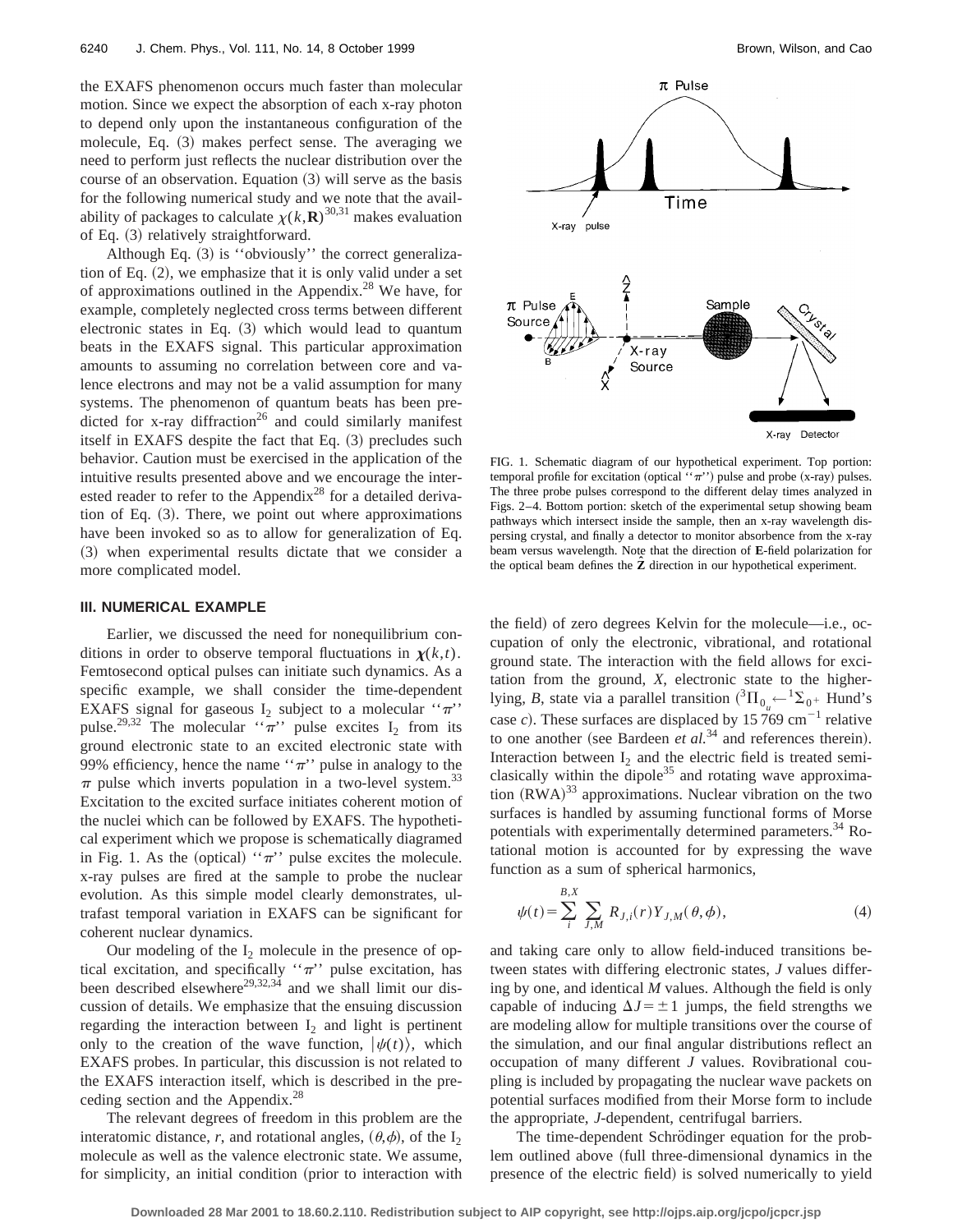TABLE I. " $\pi$ " pulse parameters.

| Parameter      | Description       | Value                         |
|----------------|-------------------|-------------------------------|
| $E_0$          | Field amplitude   | $20$ V/nm                     |
| $t_{0}$        | Temporal center   |                               |
| $\overline{d}$ | Temporal width    | $100$ fs                      |
| $\omega_0$     | Carrier frequency | $19\,419\ \mathrm{cm}^{-1}$   |
| Ċ              | Chirp rate        | $5 \text{ cm}^{-1}/\text{fs}$ |

the wave function,  $|\psi(t)\rangle$ , which is inserted into Eq. (3) to obtain  $\chi(k,t)$ . We shall assume, for the sake of simplicity, that the x-ray probe pulse is sufficiently fast with respect to nuclear motion to justify the choice

$$
\mathcal{N}(\tau - t) = \delta(\tau - t),\tag{5}
$$

in Eq.  $(3)$  for the x-ray temporal envelope. This choice simplifies our expression for  $\chi(k,t)$  to

$$
\chi(k,t) = \sum_{i} \langle \zeta_i(t,r,\theta,\phi) | \chi(k,r,\theta,\phi) | \zeta_i(t,r,\theta,\phi) \rangle, \tag{6}
$$

where we have replaced the generic variable set, **R**, with the variables for this particular problem. Extension to a finite pulse duration would simply mean approximating the integrals of Eq.  $(3)$  with an appropriate numerical scheme. Computationally, this will be more intensive because of the need to evaluate a number of quantities identical to Eq.  $(6)$  for each x-ray probe pulse.

In practice, averaging over the wave function is carried out by choosing a finite discretization to approximate the integrals involved. The values of  $\chi(k,r,\theta,\phi)$  on the grid defined by this discretization are calculated using the FEFF software package.  $30,36$  Repeating the calculation of  $\chi(k,r,\theta,\phi)$  for every  $(r,\theta,\phi)$  point in this discrete set becomes computationally intensive. By choosing our optical pump pulse to be linearly polarized, however, we insure a level of symmetry (cylindrical about the polarization direction) which enables us to average in two dimensions rather than the full three-dimensional calculation which would have to be performed in the general case. We find that using 100 points in both  $r$  ( $r \in [2.12, 5.29]$  angstrom) and  $\theta$  (relative angle between " $\pi$ " and x-ray polarizations) is sufficient to obtain convergence for our results.

The precise form chosen for our " $\pi$ " pulse is

$$
\mathbf{E}(t) = \hat{\mathbf{Z}}E_0 \exp\bigg[-\frac{(t-t_0)^2}{2d^2} - i\,\omega_0(t-t_0) - ic\,\frac{(t-t_0)^2}{2}\bigg],\tag{7}
$$

with parameters as given in Table I. The theory of the molecular " $\pi$ " pulse<sup>29,32</sup> is beyond the scope of this paper, but we point out that this particular choice of parameters leads to better than 99% inversion at time  $t = 200$  fs. In Figs. 2–4 we present  $\chi(k,t)$  for three different time points in the evolution of  $|\psi(t)\rangle$  and three different polarization conditions corresponding to x-ray probes polarized both parallel and perpendicular to the optical " $\pi$ " pulse and a polarization averaged measurement. Accompanying each spectrum is a contour plot for the nuclear probability distribution,  $\sum_{i} |\zeta_i(t, r, \theta, \phi)|^2$ , in the *X*–*Z* plane. The changes in this dis-





FIG. 2. Top portion: Contour plot (arbitrary units) of the internuclear separation, in angstroms, shown as a probability distribution function in the *X*– *Z* plane for  $I_2$  prior to perturbation by the " $\pi$ " pulse. Zero probability is excited to the *B* state at this time. Since this initial distribution is spherically symmetric, rotation about the *Z*-axis gives an identical distribution. Bottom portion: EXAFS  $\chi(k,t=-200 \text{ fs})$  corresponding to the nuclear distribution in the top panel. X-ray polarization averaged, **Zˆ** -polarized, and **Xˆ** -polarized EXAFS results are identical due to the symmetry of this configuration.

tribution directly lead to the variations in  $\chi(k,t)$  and, although the link between distributions and spectra is not completely intuitive, certain connections can be made. Further comments are reserved for the following section.

#### **IV. DISCUSSION**

The software package FEFF is an advanced computational tool capable of obtaining near quantitative agreement with experiment for many complicated physical systems.<sup>30</sup> For the modeling of  $I_2$ , simpler calculations would have no doubt sufficed, at least to provide a qualitative picture for the phenomena in which we are interested. In the discussion of our results, we shall make use of the relatively crude formula for the *K*-edge x-ray absorption spectrum,  $5,37-39$ 

$$
\chi(k) = -\sum_{j} (\hat{\mathbf{e}} \cdot \hat{\mathbf{r}}_{j})^{2} \frac{|f_{j}(\pi, k)|}{kr_{j}^{2}} \sin[2kr_{j} + 2\delta_{1}(k) + \phi_{j}(k)], \qquad (8)
$$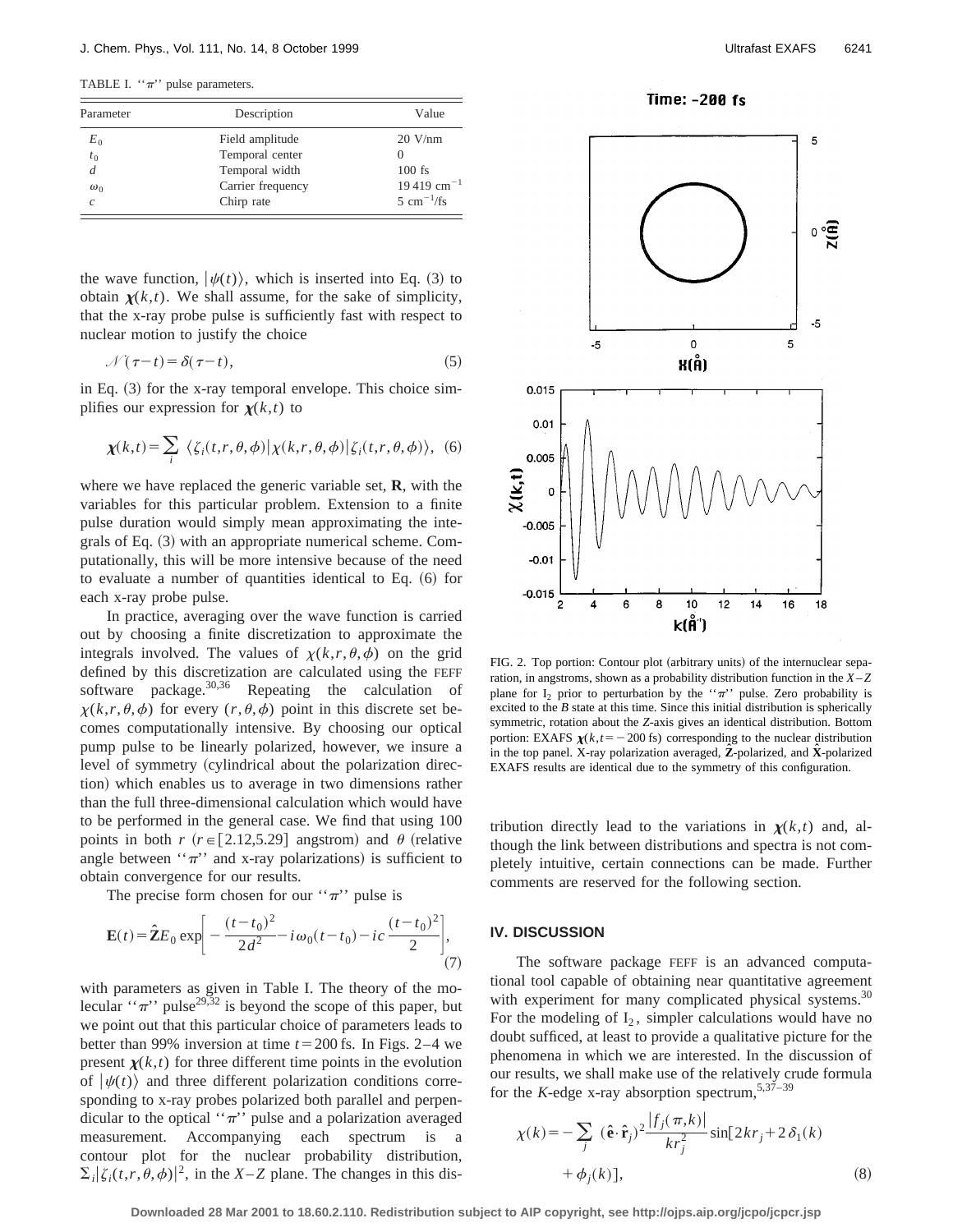

Time: +200 fs



FIG. 3. Similar to Fig. 2 but corresponding to time  $t=-100$  fs as defined by Eq.  $(7)$ . This time corresponds to just over half inversion  $(56%)$  to the *B* state. The three spectra in the bottom panel correspond to x-ray polarization averaged (solid line). **Z**-polarized (dashed line), and **X**-polarized (dotted line) EXAFS measurements. Since the **Z** polarization of the " $\pi$ " pulse **E**-field defines an axis of symmetry, any x-ray polarization within the  $X - Y$ plane will give the same results as the dotted line. Note that the vertical scaling in the bottom panel has changed relative to Fig. 2.

to explain the qualitative features of our results. In this formula, **r***<sup>j</sup>* is the position vector of the *j*th scattering atom relative to the absorber,  $|f_j(\pi, k)|e^{i\phi_j(k)}$  is the backscattering amplitude from atom *j* with modulus  $|f_i(\pi, k)|$  and argument  $\phi_i(k)$ , and  $\delta_1(k)$  is the  $l=1$  partial wave phase shift due to the potential of the absorbing atom. The x-ray polarization is specified by the vector  $\hat{e}$  which is parallel to the x-ray **E**-field.

The essential physics of EXAFS is contained in this equation and we provide a brief justification for the formula here. The EXAFS signal results from a dipole matrix element between the single electron core state,  $|\varphi_c\rangle$ , and ionized state,  $|\varphi_f\rangle$  [see Eqs. (1) and (2)]. Since the core state is tightly localized about the atomic nucleus, it follows that EXAFS is really a probe of photoelectron density (relative to the case without neighboring atoms) at the atomic nucleus following absorption of a photon. The wave function for the photoelectron will consist of a sum of the outgoing spherical wave plus waves scattered back from the neighboring atoms. After subtraction of the background, we expect that the dipole moment will be proportional to a sum over all neighbors

FIG. 4. Similar to Figs. 2 and 3 but corresponding to  $t = +200$  fs. Inversion is essentially complete (99%) at this time. Note the large discrepancy between the (strong) X-polarized EXAFS and (weak) Z-polarized EXAFS signals. This effect is a clear signal that the  $I_2$  molecule has oriented itself predominately along the Z-axis.

of the cross terms between outgoing and backscattered waves. The oscillatory portion of each term in Eq.  $(8)$  then embodies the phase accumulated by an electron of wave vector, *k*, which propagates to and from a neighboring atom. This phase includes a portion from free propagation,  $2kr_j$ , as well as correction due to phase shifts,  $(2\delta_1(k))$  $+\phi_j(k)$ .<sup>40</sup> The  $r_j^{-2}$  terms stem from the flux of electrons through unit area at a distance  $r_j$  removed from the core wave function site. The backscattering amplitude,  $|f_i(\pi, k)|$ , reflects the square root of the probability that a portion of this flux is redirected back toward the atom from which the electron originated. Although we find it useful to interpret our results in terms of this simple picture, we emphasize that the actual calculations were not performed using Eq.  $(8)$ . We may think of Eq.  $(8)$  as a convenient and simple model upon which to understand the results of our more exact numerical experiment.

We note that the functional form of Eq.  $(8)$  is actually quite general given that  $|f_i(\pi, k)|$ .  $\delta_1(k)$ , and  $\phi_i(k)$  may exhibit arbitrary *k* dependence. We have verified the validity of Eq.  $(8)$  for our system by decomposing the FEFF-generated signal for  $t = -200$  fs into amplitude and phase as discussed by Lee *et al.*<sup>5</sup> Substitution of the resultant amplitude and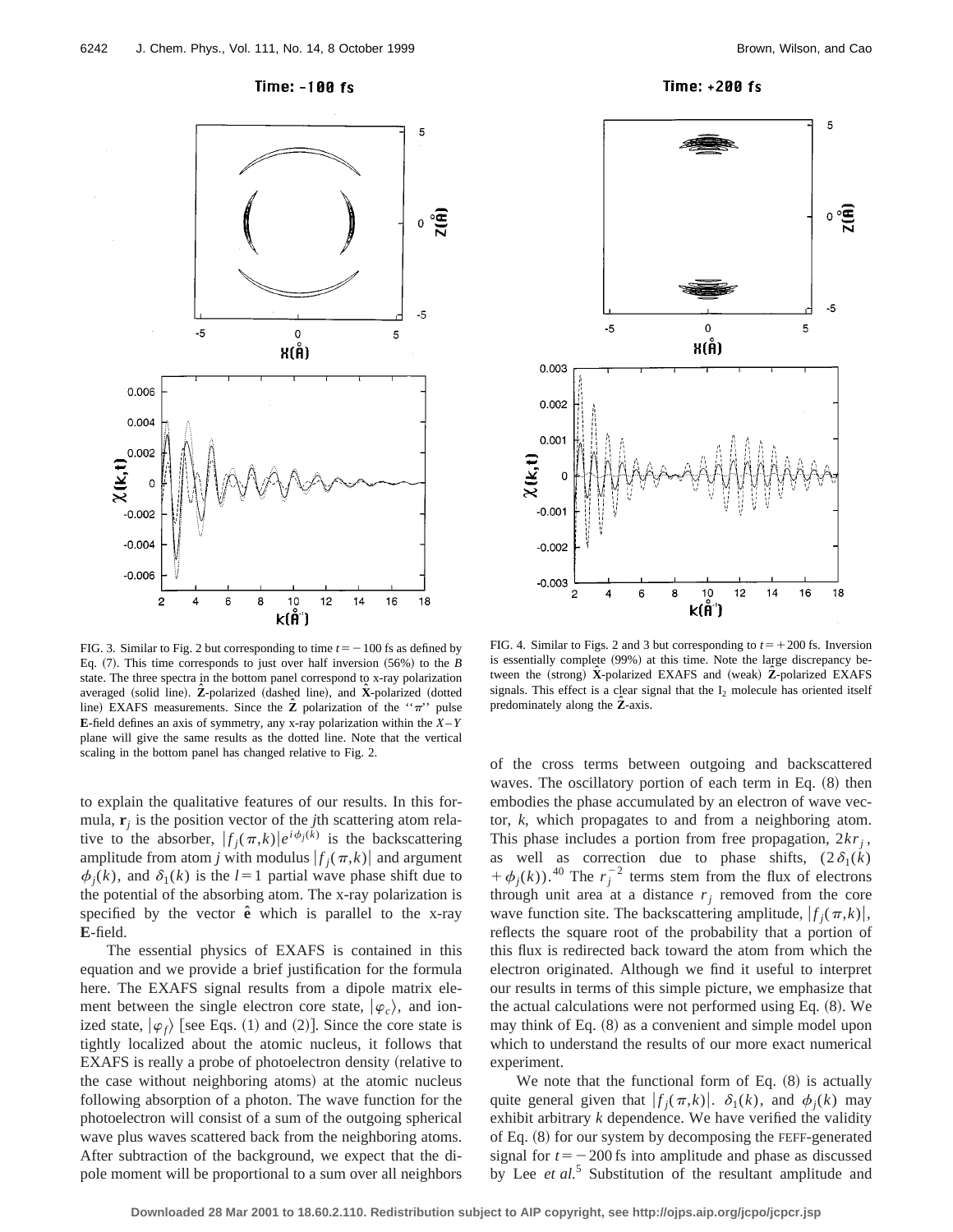phase into Eq. (8) yields an EXAFS spectrum indistinguishable from the FEFF  $\chi(k,t=-200 \text{ fs})$  of Fig. 2. It will not always be the case that Eq.  $(8)$  is in perfect agreement with more detailed calculations (problems will arise in systems for which multiple scattering is important), but we are confident in using the simple formula as a means to discuss our results for this set of simulations.

Given our results for the time-dependent function,  $\chi(k,t)$ , [Eq. (3)] and our assumed form for the x-ray pulse envelope  $[Eq. (5)]$ , it is clear that the spectra recorded in Figs. 2–4 directly result from the averaging of  $\chi(k,r,\theta,\phi)$ over the internuclear probability distribution at time *t*. Several features in the spectra are easily explained by reference to Eq.  $(8)$  and we shall enumerate these features shortly; however, we first describe the proposed experiment and calculated spectra on purely qualitative grounds to maximize clarity.

Our experiment begins with an ensemble of identically prepared, gas phase,  $I_2$  molecules in the ground electronic, vibrational, and rotational states. The nuclear probability distribution for this ensemble of molecules (or, equivalently, for a single one of the molecules) is a spherical shell with a mean radius corresponding to the equilibrium bond length of the ground state for  $I_2$  (2.67 Å) and a very narrow radial spread corresponding to zero point motion along the internuclear coordinate. This distribution and the corresponding EXAFS signal are found in Fig. 2. The spherically symmetric nature of the probability distribution insures that any polarization direction chosen for the x-rays will provide an equivalent result. We shall take this "pre " $\pi$ " pulse" spectra to be the measuring stick against which the other spectra will be compared.

With the introduction of the optical excitation provided by the  $\cdot \cdot \pi$  pulse, the symmetry described above is broken. The direction of **E**-field polarization for the " $\pi$ " pulse serves to define a preferred direction in our previously isotropic experiment. We take the direction of this **E**-field to be the **Z** direction [see Eq. (7) and Fig. 1]. *The optical* **E**-field *polarization defines the* **Zˆ** *direction for us. All following references to polarization direction refer to the polarization of the* **E**-*field of the x-ray probe pulse. The* **Xˆ** *and* **Zˆ** *experiments described below and in the figure captions may thus be thought of as experiments with perpendicular and parallel relative polarizations between the optical and x-ray pulses, respectively*.

The effect of the " $\pi$ " pulse on the nuclear distribution is twofold. First, the average bond length of the  $I_2$  molecule increases as is expected for a transition to an excited electronic state with a less attractive potential surface. Since EXAFS measures the backscattering of photoelectrons off neighbors, the EXAFS signal is expected to decrease and become more oscillatory with such a lengthening of the bond. This effect is clearly observed in Figs. 3 and 4. The second effect of the " $\pi$ " pulse is to align the molecule with the optical field. This alignment results from the selection rules for radiative transitions which specify  $\Delta J = \pm 1$  and  $\Delta M$ =0. As the " $\pi$ " pulse proceeds, the valence electrons jump back and forth between the ground and excited states creating a distribution over many *J* values, but retaining the initial  $M=0$  configuration. This nonisotropic distribution of angular momentum corresponds to a molecule preferentially aligned with the optical field. This alignment is incomplete in Fig. 3, but by Fig. 4 the molecule is clearly predominately **Zˆ** -aligned. Since the ejected photoelectron is preferentially sent off in the direction of x-ray polarization, we expect to see a drastic decrease in EXAFS signal for the **X**-polarized experiment at late times in the " $\pi$ " pulse progression. This effect is most obvious in Fig. 4, where the signal is practically flat for the **Xˆ** -polarized experiment and the **Zˆ** -polarized signal is still sizable despite the much inflated bond length.

For clarity, we restate the three basic points made clear in our series of snapshots. These general points will hold true for any ultrafast EXAFS as they are general consequences of the EXAFS phenomena.

- (1) X-ray polarization makes a difference. The  $(\hat{\mathbf{e}} \cdot \hat{\mathbf{r}}_i)^2$  factor in Eq.  $(8)$  makes this clear. Note in particular how the **Zˆ** -polarized, **Xˆ** -polarized, and polarization averaged spectra show identical results for the isotropic distribution of  $t=-200$ , but vastly different results for later times when the symmetry of the  $I_2$  wave function is broken. By performing linearly polarized EXAFS measurements over a range of x-ray polarization directions relative to the optical pump, information about the relative angular distributions of atoms may be obtained. In Fig. 4, for example, the striking difference in signal strength between **Z**- and **X**-polarized EXAFS measurements shows that the I–I bond is predominantly aligned along the direction of the optical " $\pi$ " pulse (**Z** direction).
- ~2! Increasing the bond length leads to a sharp decrease in the signal strength. The strongest signal is clearly for the initial configuration. As the " $\pi$ " pulse begins the excitation, the mean bond separation increases and the signal drops. The  $1/r^2$  term is responsible for this. Physically, the effect results from the reduced amplitude for the ionized electron to be backscattered by a more distant atom (recall that EXAFS is due to this backscattering effect<sup>5,37</sup>).
- ~3! The ''wiggles'' show increase in frequency as the bond length increases. This effect comes from the sin term in Eq.  $(8)$  and some success has been achieved for determining bond lengths by simple Fourier inversions of equilibrium EXAFS signals.<sup>5</sup> The fact that we are averaging over a distribution of bond lengths and orientations precludes us from quantitatively inverting in such a simple fashion: however, it is possible to qualitatively invert the EXAFS signal as we discuss below.

The simplest means to gain information from stationary EXAFS signals is to consider the modified Fourier transform of  $\chi(k)$  as summarized by Lee *et al.*<sup>5</sup> Although one expects this technique to be most successful in interpreting polarization averaged measurements on well-localized distributions, we have applied the technique to our numerically generated spectra with encouraging results. Figures 5–7 present the magnitude of the Fourier transforms for  $k^3 \chi(k,t)$  corresponding to the  $\chi(k,t)$ 's of Figs. 2–4. Although it may be tempting to view these curves as radial distribution func-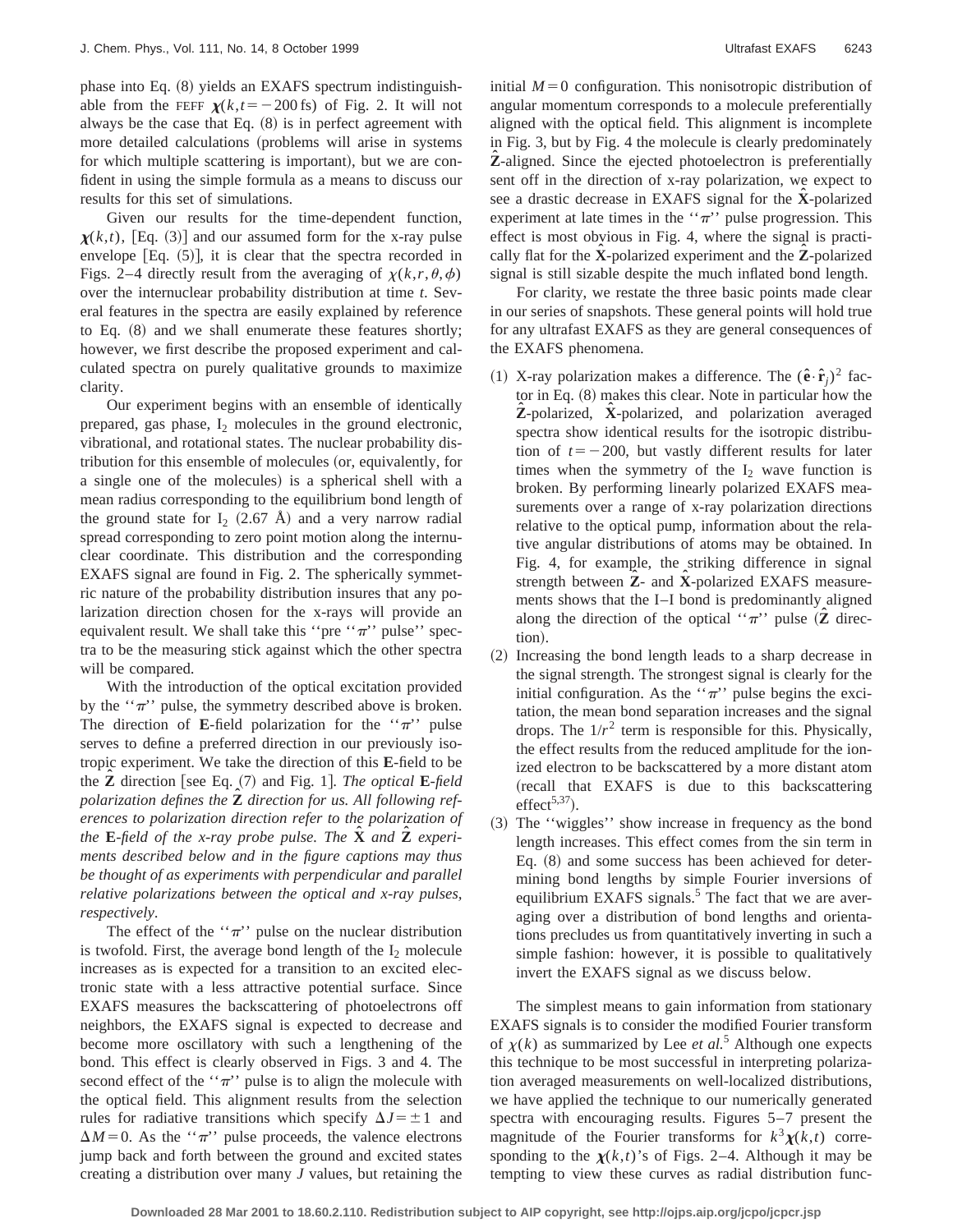Time: -200 fs  $4.5$ 4  $3.5$ 3 -T Magnitude  $2.5$  $\overline{c}$ 1.5  $0.5$  $0<sub>0</sub>$  $\overline{c}$ 3 4 5 6 r (Angstroms)

FIG. 5. Magnitude of the Fourier transform for the EXAFS signal in Fig. 2 corresponding to the  $I_2$  molecule prior to arrival of the optical " $\pi$ " pulse. The peak approximately corresponds with the bond length of  $I_2$  (2.67 Å). Note the changes in vertical scale among Figs. 5, 6, and 7.

tions, this interpretation is clearly incorrect, as should be evident through inspection of Eq. (8). First,  $|f_i(\pi, k)|$  does not decay exactly as  $1/k^2$  (or even very close to this behavior for  $I_2^{\{6\}}$  and the possibility of strong *k* dependence in the phase shift terms  $\left[\delta_1(k)\right]$  and  $\phi_i(k)$  would lead one to believe that Fourier transformation has no hope of reproducing nuclear distributions. Fortunately, the phase shifts are often well represented by expansions truncated at linear order in *k*. <sup>38</sup> When this is the case, the Fourier transformation described above will peak, not where nuclear density is highest,



FIG. 6. Magnitude of the Fourier transforms for the EXAFS signals in Fig. 3 corresponding to  $t=-100$  fs. The three lines correspond to x-ray polarization averaged (solid line). Z-polarized (dashed line), and X-polarized (dotted line) EXAFS measurements. The two peaks roughly correspond to the clusters of nuclear distribution observed in the top panel of Fig. 3. The change in relative height of the two peaks as the x-ray polarization is rotated serves as a qualitative indicator that the ''distant'' portion of the distribution is predominately **Z**-aligned and the "near" portion lies predominately on and near the **Xˆ** –**Yˆ** plane.



FIG. 7. Similar to Figs. 5 and 6, but with Fourier transforms corresponding to  $t$ = + 200 fs and the signals of Fig. 4.

but offset from this distance by an amount equal to 1/2 of the linear coefficient of the sum of the phase shifts. $38$ 

We have verified that the argument of the sin term of Eq.  $(8)$  shows linear *k* dependence by decomposing our signals into amplitude and phase as previously discussed and find that our offset is approximately  $-0.2$  Å. The peaks in Figs. 5–7 are thus seen to correspond to the regions of highest nuclear density in the top panels of Figs. 2–4. As the  $\cdot \pi$ . pulse is turned on, the ground-state peak (near  $2.5$  Å but corresponding to 2.7 Å of  $I_2$  separation) decreases in intensity and a new peak grows in at larger  $r$   $(3.8 \text{ Å corresponding})$ to 4.0 Å of  $I_2$  separation), agreeing with the nuclear density plots. Implicit in the above discussion is the fact that phase transferability5,38 applies between different times in our simulation. This has been verified, explaining why our transforms succeed as well as they do.

It is also possible to infer the approximate angular dependence of the distributions by observing relative peak height changes as x-ray polarization is rotated. In Fig. 6, for example, the **X**-polarized measurement shows a far larger peak near the ground-state equilibrium bond length than does the **Zˆ** -polarized one. We are led to conclude that nuclear density is leaving the equilibrium bond separation along the **Z**-axis. Concurrently, a new peak grows in at 4 Å, predominately **Z**-aligned, in agreement with the nuclear distribution at  $t=-100$  fs. Our calculations suggest that it will be relatively easy to follow gross changes in ultrafast physical behavior by simply Fourier transforming the experimental data. We stress that such a transformation will be only a qualitative tool; quantitative inversion will be a much more challenging problem.

The problem of inversion is certainly of prime importance. For standard EXAFS problems, inversion is usually carried out by fitting experimental spectra to models with a number of variable parameters (bond distances, Debye– Waller factors, etc.). The set of parameters yielding the best fit to the data is taken to represent the configuration of the sample being studied. Our time-dependent, fully quantum mechanical, calculation has demonstrated that even a simple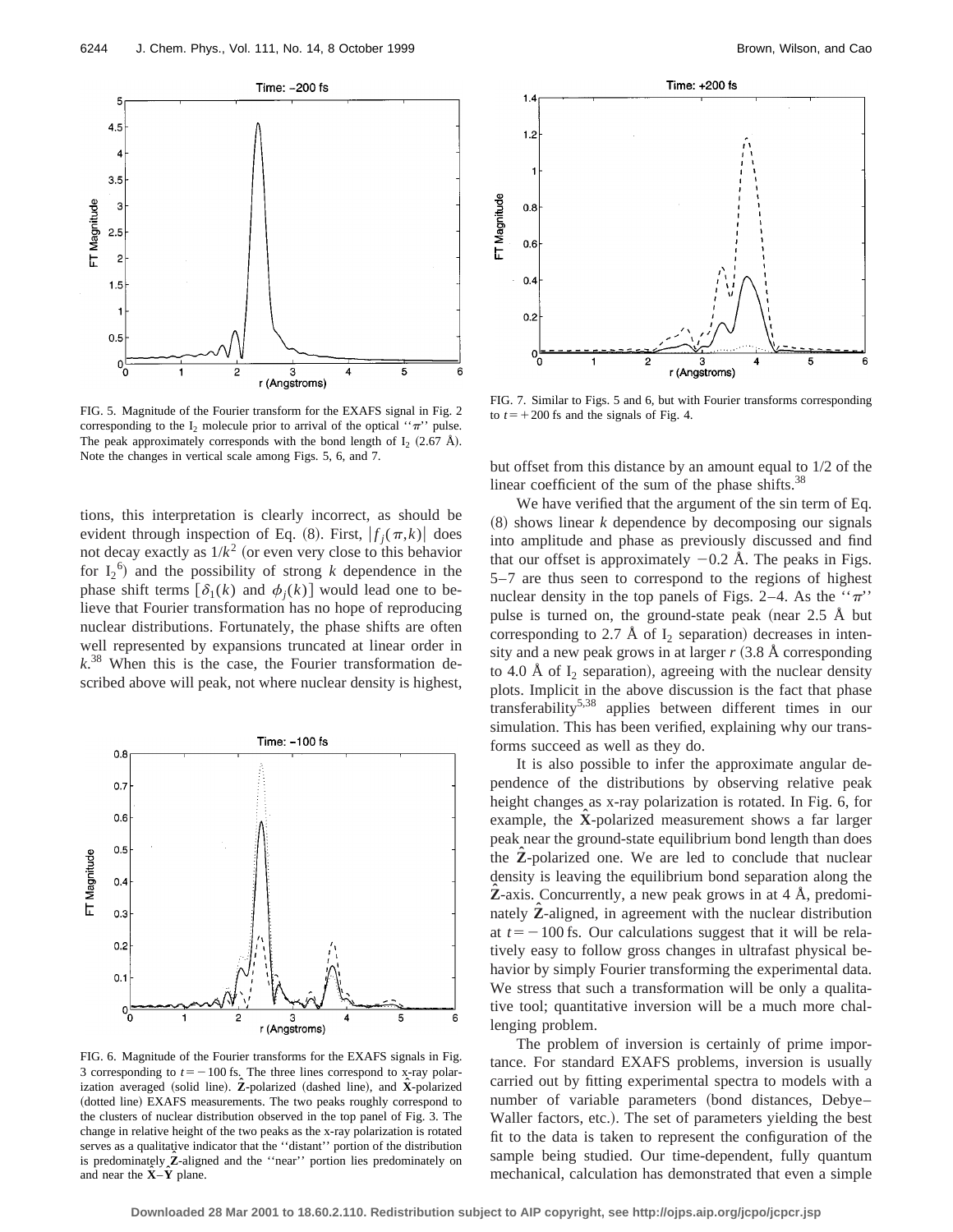experiment designed to probe molecular dynamics can lead to significant spreading of nuclear wave packets. The diffuse nature of the nuclear probability distribution in such an evolving sample is not amenable to description by a ''timedependent Debye–Waller'' factor or the like. In practice, ''inversion,'' particularly for more complex systems, will likely have to be carried out by comparing experimental results to simplified calculations (based upon classical or semiclassical molecular dynamics where wave packet spreading is lessened) or by iterative fitting of spectra to model spectra based upon various parametrized functional forms for nuclear distributions. Such procedures will have to be investigated once experimental data become available for analysis.

From a theoretical standpoint, ultrafast time-resolved EXAFS shows promise as a means to follow molecular dynamics, but we point out that our simulations are idealized. To date, ultrafast EXAFS has not been experimentally demonstrated and it is doubtful that the first attempts at such an experiment will conform to our idealized model of infinitely sharp temporal x-ray pulses. Even in an idealized experiment, the variation in the EXAFS signal is a small percentage of the height of the edge of the absorption line. Achieving a good signal-to-noise ratio may prove to be difficult for delocalized atoms distant from one another. Although stationary EXAFS signals can reveal information about localized atoms in the second and further solvation shells, spatial averaging over delocalized wave packets significantly complicates inversion for large separations. As a final note of caution, we return to the approximation [Eq.  $(5)$ ]. Such an approximation translates, for the  $I_2$  system presented, into x-ray pulse durations on the order of tens to hundreds of femtoseconds. Such x-ray pulse durations have yet to be conclusively demonstrated, although there appear to be no fundamental physical limitations to achieving them with accelerator, plasma, or x-ray laser sources. For a nonzero x-ray pulse length, there will be additional averaging which will tend to "wash out"  $\chi(k,t)$ , making inversion back to  $|\psi(t)|^2$  correspondingly more challenging.

## **V. CONCLUSION**

The present work represents an initial theoretical discussion of ultrafast EXAFS. It is a consequence of the disparity in time scales between x-ray coherence and molecular motion that time-resolved EXAFS spectra amount to averages over the well-studied, time-independent  $\chi(k)$ . Although this averaging may be time consuming in simulations, the scaling of the problem will be linear with the time consumed by a single time-independent  $\chi(k)$  calculation. The existence of well-established methods for the computation of  $\chi(k)$  has made our calculations of  $\chi(k,t)$  relatively simple to implement. Our initial investigation on  $I_2$  has led us to believe that ultrafast EXAFS has potential as a means of following nonequilibrium, coherent molecular dynamics.

The close theoretical connection between  $\chi(k,t)$  and the conventional  $\chi(k)$  insures that, on a qualitative level, spectra are relatively easy to interpret for sufficiently simple systems. Inversion for more complex, time-dependent systems will be challenging, particularly for diffuse nuclear distributions. It seems likely, though, that qualitative estimates of time-dependent bond lengths may be gained from simple Fourier inversions of  $\chi(k,t)$ . Similarly, the angular dependence associated with the  $(\hat{\mathbf{e}} \cdot \hat{\mathbf{r}}_i)^2$  term of Eq. (8) will serve as a guide to relative orientational dynamics in evolving systems.

Another feature of x-ray absorbence which might prove useful in ultrafast measurements is the chemical shift (altering of the position of an absorption edge resulting from changes in electron density about the central atom). Although our treatment has not included coupling between the absorbing electron and the valence electrons of the molecule, modification to include such effects would be possible by explicitly retaining the valence electron dependence of the core electronic states in Eq.  $(A10).^{28}$  Such a generalization would, for example, provide a simple picture for modeling the time-dependent chemical shift associated with charge transfer reactions.

With x-ray sources capable of delivering subpicosecond pulses of radiation over a sufficiently broad band of frequencies expected to become available, time-resolved EXAFS can prove to be an important tool in the study of molecular dynamics, solid state dynamics, localized protein dynamics, and related dynamical phenomena. This study indicates that, at least, semiquantitative interpretation of such proposed ultrafast EXAFS experiments should be possible.

## **ACKNOWLEDGMENTS**

We thank Professor John Rehr (University of Washington) and Dr. Ting Guo (UCSD) for helpful discussions.

- $1$ <sup>1</sup>H. Fricke, Phys. Rev. **16**, 202 (1920).
- $2^2$ G. Hertz, Z. Phys. 3, 19 (1920).
- <sup>3</sup> R. Kronig, Z. Phys. **70**, 317 (1931); **75**, 468 (1932); **76**, 468 (1932).
- 4E. A. Stern, in *EXAFS Spectroscopy*, edited by B. K. Teo and D. C. Joy (Plenum, New York, 1981).
- <sup>5</sup>P. A. Lee, P. H. Citrin, P. Eisenberger, and M. Kincaid, Rev. Mod. Phys. **53**, 769 (1981).
- 6U. Buontempo, A. Di Cicco, A. Filipponi, M. Nardone, and P. Postorino, J. Chem. Phys. **107**, 5720 (1997).
- <sup>7</sup>*Proceedings of the Tenth International Conference on X-ray Absortion Fine Structure XAPS X, J. Synchrotron Radiation 6, 121 (1999).*
- <sup>8</sup> A. Rogalev and J. Goulon, J. Phys. IV 7, C2-565 (1997).
- <sup>9</sup>M. R. Chance, M. D. Wirt, E. M. Scheuring, L. M. Miller, A. Xie, and D. E. Sidelinger, Rev. Sci. Instrum. 64, 2035 (1993).
- 10D. M. Mills, A. Lewis, A. Harootunian, J. Huang, and B. Smith, Science **223**, 811 (1984).
- 11Y. Inada, H. Hayashi, and S. Funahashi, Rev. Sci. Instrum. **68**, 2973  $(1997).$
- 12L. X. Chen, M. R. Wasielewski, T. Rajh, P. L. Lee, M. C. Thurnauer, and P. A. Montano, J. Phys. IV 7, C2-569 (1997).
- 13T. Anderson, I. V. Tomov, and P. M. Rentzepis, J. Chem. Phys. **99**, 869  $(1993).$
- <sup>14</sup>M. M. Murnane, H. C. Kapteyn, M. D. Rosen, and R. W. Falcone, Science **251**, 531 (1991).
- 15R. W. Schoenlein, W. P. Leemans, A. H. Chin, P. Volfbeyn, T. E. Glover, P. Balling, M. Zolotorev, K.-J. Kim, S. Chattopadhyay, and C. V. Shank, Science 274, 236 (1996).
- <sup>16</sup> J. Larsson, P. A. Heimann, A. M. Lindenberg, P. J. Schuck, P. H. Bucksbaum, R. W. Lee, H. A. Padmore, J. S. Wark, and R. W. Falcone, Appl. Phys. A: Mater. Sci. Process. 66, 587 (1998).
- <sup>17</sup>T. Guo, C. Rose-Petruck, R. Jimenez, F. Raksi, J. A. Squier, B. C. Walker, K. R. Wilson, and C. P. J. Barty, Proc. SPIE 3157, 84 (1997).
- 18W. P. Leemans, R. W. Schoenlein, P. Volfbeyn, A. H. Chin, T. E. Glover, P. Balling, M. Zolotorev, K. J. Kim, S. Chattopadhyay, and C. V. Shank, Phys. Rev. Lett. **77**, 4182 (1996).